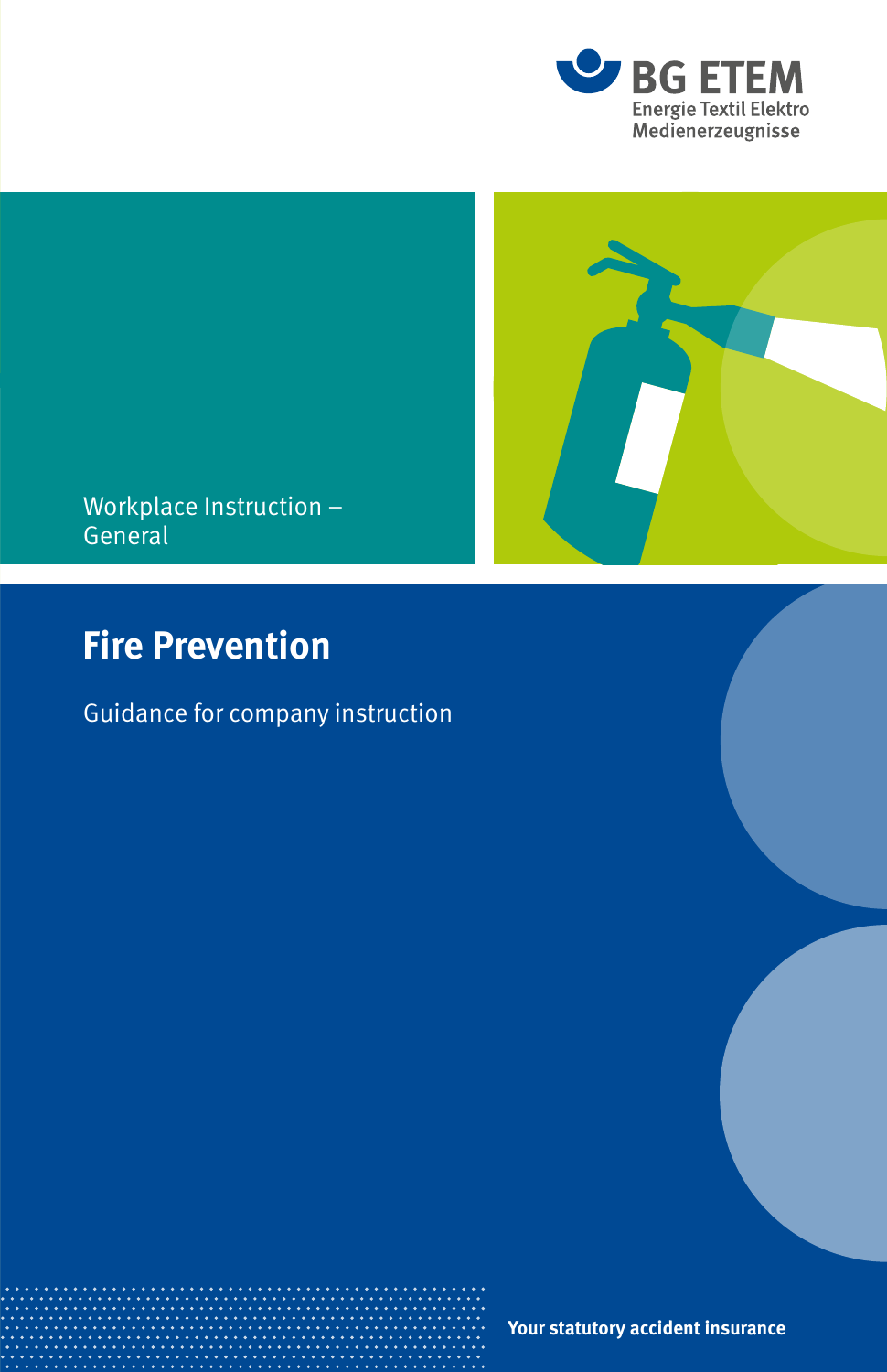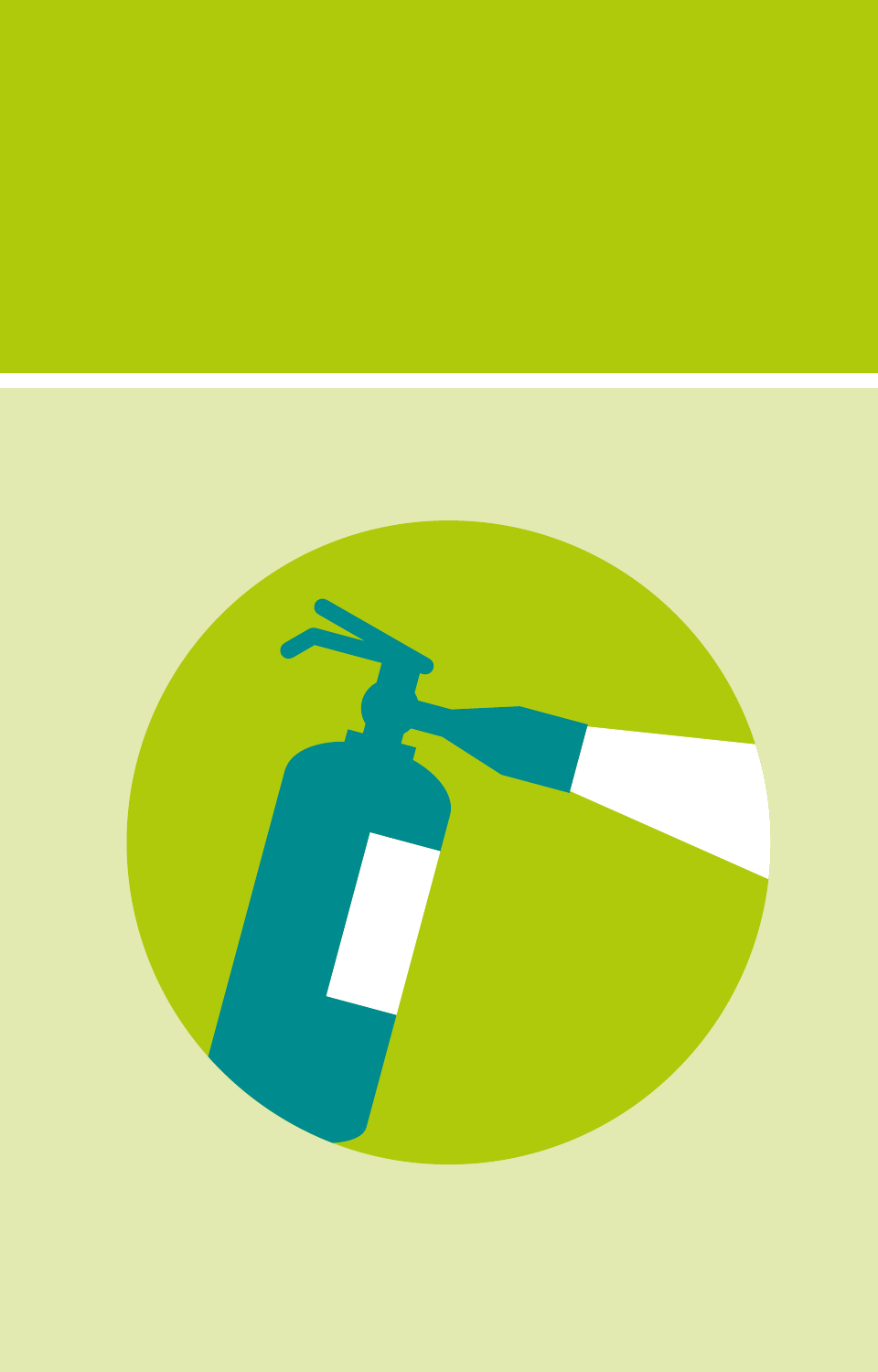# **Fire prevention is everybody's business**

### **Facts Tip**

In Germany, fires kill between 600 and 800 people every year. Most of the victims are not killed by the flames, but by inhaling smoke gases. As little as two to three

breaths can be deadly. Every employee must know the measures to be taken in case of fire. Thus, if an emergency occurs, the right action can be taken immediately.

Training as a fire protection assistant provides more profound knowledge and skills on fire protection!

### **In case of fire: What has to be done?**

In case of fire, all persons present must be alarmed immediately and an emergency call must be made to the fire department control center (internal/external emergency call). This can be performed via fire detectors or by telephone (consider the local prefix). Follow the guidelines of the emergency planning of the workplace. The fire department control center conducts the call, asks questions and ends the call. Do not hang up until then!

#### **Questions of the fire services:**

- Who is calling?
- Where is the accident/emergency?
- What has happened? Fire, explosion, etc.

### **Escape and rescue plan**

During evacuation exercises, the escape route to the assembly point is explained to the employees. The best way to memorize the escape route is to follow the route during the exercise. This helps to learn the positions of fire detectors or fire extinguishing devices.

#### • Are people injured? How many?

• Wait for further questions from the rescue coordination center!

#### **Report each fire immediately! Internal emergency call:**  Alarm all persons present!

Insert internal emergency telephone number here

#### **External emergency call:**  Inform the fire brigade!



The poster "How to use a fire extinguisher correctly" (DGUV Information 205-025) can be ordered from BG ETEM via versand@ bgetem.de



- Immediately leave the danger zone using the escape route!
- Do not use lifts!
- Assist disabled or helpless people to escape!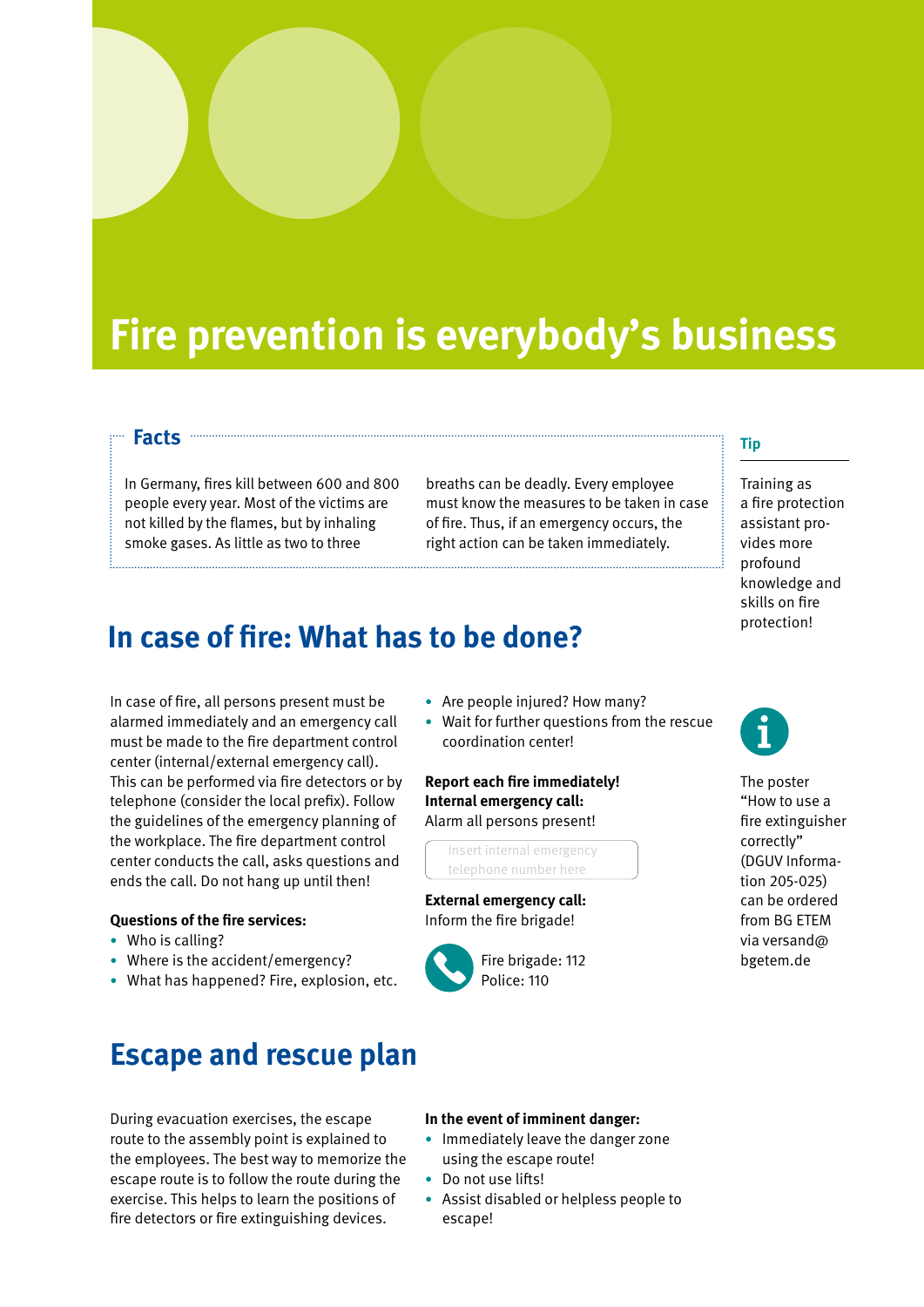

## **Preventive fire protection**

#### **To avoid the outbreak of a fire, preventive measures are particularly important:**

- Observe smoking prohibitions and regulations for welding and fire operations
- Do not manipulate fire protection technology, e.g. do not use wedges to keep fire doors open
- Do not obstruct fire extinguishing devices
- Do not obstruct escape and rescue routes and do not use them as storage areas
- Regular examination of electric equipment and installations (including private equipment)
- Avoid overloading of multiple socket strips
- Place coffee machines and kettles on a non-flammable surface
- Follow fire protection regulations (part A/B/C), know responsibilities
- Memorize locations and areas of use of fire extinguishers/extinguishing systems.



Flame detector Fire extin-

guisher

Direction Arrow for first-aid facilities, escape routes, emergency exit

rescue routes/ emergency exit Assembly point



#### **Tip**

Download the "Permit for welding, cutting, soldering, thawing and abrasive cutting work" at **www.dguv.de.**  Enter the following number in the **"Webcode"**  field: **d133189**

## **Fire Protection in Companies**

Where to find what in the company?

| Location of the fire extinguishers Assembly points | <b>Escape and rescue plan</b>                                                                                                     |
|----------------------------------------------------|-----------------------------------------------------------------------------------------------------------------------------------|
|                                                    | The escape and rescue plan summarizes<br>important information on fire prevention<br>and provides emergency telephone<br>numbers. |
|                                                    | Fire brigade (emergency call):<br>Unless exceptionally regulated differently locally                                              |
|                                                    | Notification to the responsible<br>operating unit                                                                                 |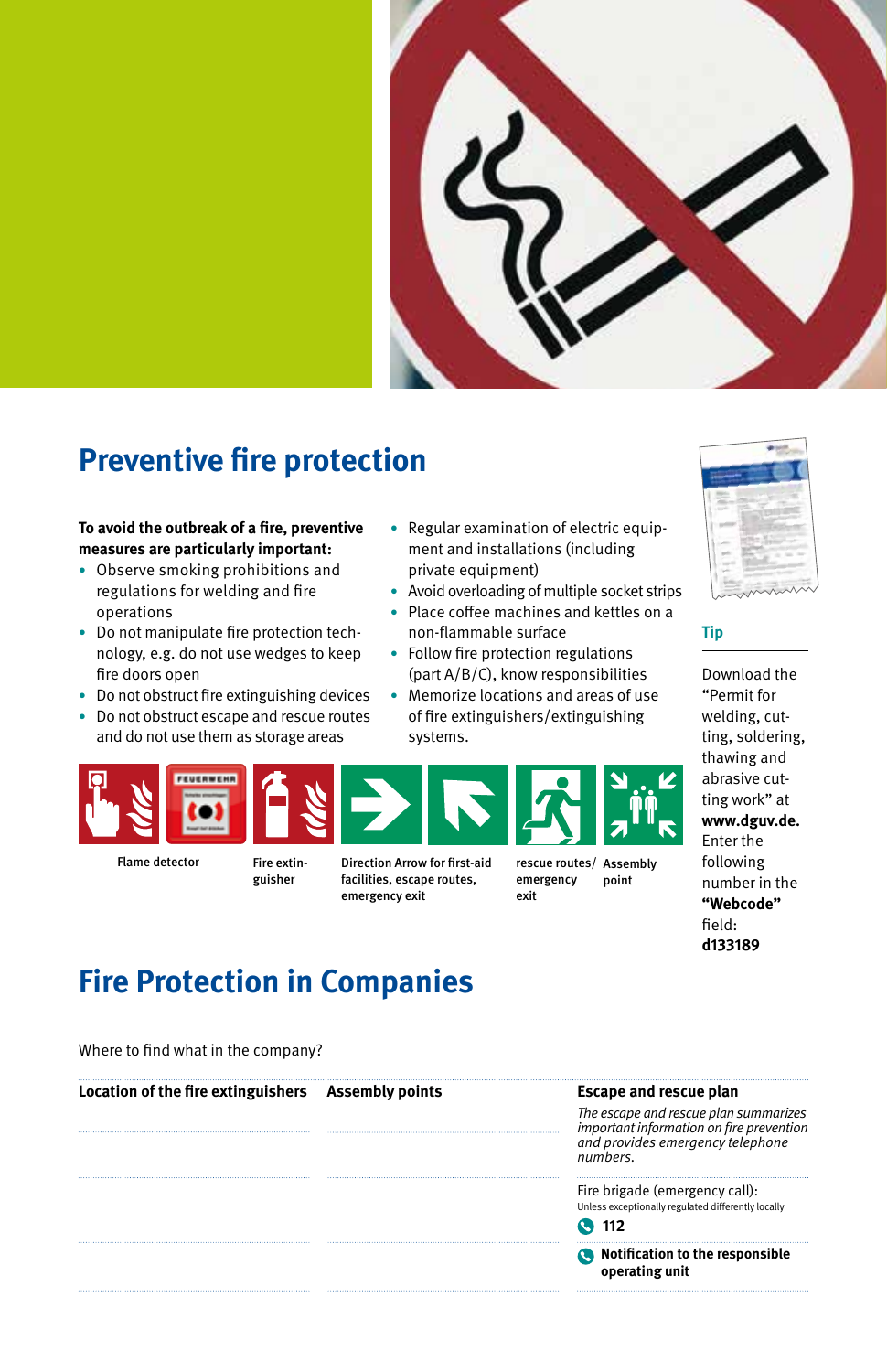

## **Use fire extinguishers correctly**

- Get familiar with fire extinguishing systems (fire extinguishers)
- Observe direction of the wind and keep sufficient distance! Do not extinguish flames directly but the burning material.



• Extinguish intermittently! Only use as much of fire-extinguishing agent as necessary to extinguish the fire. Keep the rest close in case the fire reinflames.



• If possible use several fire extinguishers at the same time – rather than one after another!



• Watch out for re-inflammation! Do not leave the location of the fire, but observe it!



- Gather information of existing automatic fire extinguishing systems
- Extinguish wildland fires from front to back!



- Fires involving liquids shall be extincted
- from top to bottom!



• If a person is on fire, use a fire extinguisher



• Fire extinguishers that have been used must not be returned to their original location! They must be refilled and tested!